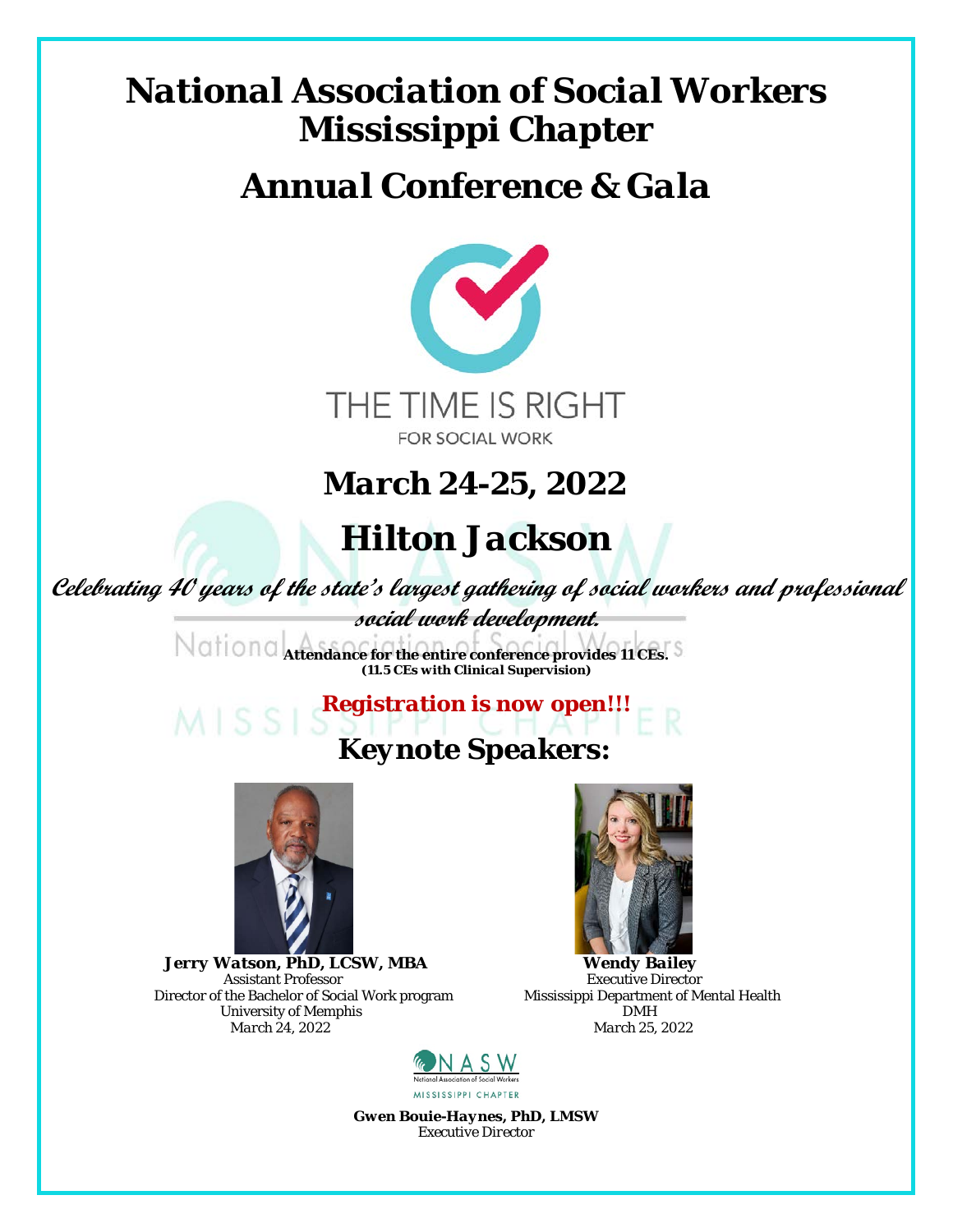| <b>CONFERENCE SCHEDULE</b>                                                                              |                                                                                                                                                                                                                  |                                                                                    |                            |                                                            |  |  |
|---------------------------------------------------------------------------------------------------------|------------------------------------------------------------------------------------------------------------------------------------------------------------------------------------------------------------------|------------------------------------------------------------------------------------|----------------------------|------------------------------------------------------------|--|--|
| <b>THURSDAY MARCH 24, 2022</b>                                                                          |                                                                                                                                                                                                                  |                                                                                    |                            |                                                            |  |  |
| 8:00 - 8:10 am<br>8:15 -9:15 am                                                                         | <b>Opening &amp; Welcome</b><br><b>Keynote Address</b>                                                                                                                                                           | Charles Araujo, MSW, LCSW                                                          | President, NASW-MS Chapter |                                                            |  |  |
| 101                                                                                                     | The <i>Time is Right Now for Social Work</i> 1 CE                                                                                                                                                                | Jerry Watson, PhD, LCSW, MBA                                                       |                            | Assistant Professor and Director of the Bachelor of Social |  |  |
| $9:15 - 9:45$ am                                                                                        | <b>EXHIBIT HALL</b>                                                                                                                                                                                              | <b>University of Memphis</b>                                                       | Work program               |                                                            |  |  |
| $9:55 - 11:25$ am<br>102                                                                                |                                                                                                                                                                                                                  |                                                                                    |                            |                                                            |  |  |
|                                                                                                         | 1.5 Ethics<br><b>MBOE 2022 Rule and Regulation Update</b><br>Beth McNamee, LCSW, MBOE Board Member & Chair of Social Work Discipline Committee and                                                               |                                                                                    |                            |                                                            |  |  |
| 11:25 - 11:50 am                                                                                        | Krista Guynes, MSW, LCSW, MBOE Board Member<br><b>EXHIBIT HALL &amp; BREAK</b>                                                                                                                                   |                                                                                    |                            |                                                            |  |  |
| 11:50 - 12:50 pm<br>$1:00 - 2:30$ pm                                                                    | <b>LUNCH ON YOUR OWN</b>                                                                                                                                                                                         |                                                                                    |                            |                                                            |  |  |
| 201                                                                                                     | <b>Concurrent Workshops</b><br>Tall Tales and White Lies: Understanding Reasons Children Recant Sexual Abuse Allegations<br>1.5 CE                                                                               |                                                                                    |                            |                                                            |  |  |
|                                                                                                         | Dr. Marian Swindell, PhD, MSW, BA                                                                                                                                                                                |                                                                                    |                            |                                                            |  |  |
| 202                                                                                                     | A Critical Analysis of Medicaid Expansion in Mississippi<br>1.5 CE<br>Robert Guasco, PhD, MSW, LCSW, ACSW                                                                                                        |                                                                                    |                            |                                                            |  |  |
| 203                                                                                                     | At the corner of policy and practice: Ethical decision making in healthcare and beyond                                                                                                                           |                                                                                    |                            |                                                            |  |  |
| 204                                                                                                     | Laura Boltz, PhD, MPH, LICSW, PIP<br>1.5 Ethics<br><b>Essential Therapeutic Topics for Individuals in Early Recovery for Addiction</b><br>1.5 CE                                                                 |                                                                                    |                            |                                                            |  |  |
|                                                                                                         | Charles "Charlie" Mark Osborne II, LCSW                                                                                                                                                                          |                                                                                    |                            |                                                            |  |  |
| 205                                                                                                     | <b>Getting in Early: Parent Child interaction Therapy with Toddlers</b><br>1.5 CE<br>Genevieve Garrett, LCSW, MPH, CHES                                                                                          |                                                                                    |                            |                                                            |  |  |
| 206                                                                                                     | Substance Use Disorder using a Diversity, Equity and Inclusion (DEI) and Trauma Informed Framework                                                                                                               |                                                                                    |                            |                                                            |  |  |
| 1.5 CE<br>E. Ann Moore, PhD, MSW, LCSW<br>$2:30 - 3:00$ pm<br><b>EXHIBIT HALL &amp; AFTERNOON SNACK</b> |                                                                                                                                                                                                                  |                                                                                    |                            |                                                            |  |  |
| $3:10 - 4:40$ pm                                                                                        | <b>Concurrent Workshops</b>                                                                                                                                                                                      |                                                                                    |                            |                                                            |  |  |
| 301                                                                                                     | Father Hunger: Neurological Pruning Due to Deficient Attachment/Bonding<br>1.5 CE<br>Marian Swindell, PhD, MSW, BA                                                                                               |                                                                                    |                            |                                                            |  |  |
| 302                                                                                                     | Using Trauma-Focused Yoga as an Enhancement to the Practice of EMDR to Reduce Symptoms of PTSD 1.5 CE                                                                                                            |                                                                                    |                            |                                                            |  |  |
| 303                                                                                                     | Rhonda Simmons, LCSW, ACSW, CGCS, EMDR Trained and Deslie Bonano Broussard, LCSW, BCD<br>The Multifaceted Roles of School Social Workers                                                                         |                                                                                    |                            | 1.5 CE                                                     |  |  |
|                                                                                                         | Coletha Colley, DSW, LMSW and Kemberli Brown, LMSW                                                                                                                                                               |                                                                                    |                            |                                                            |  |  |
| 304                                                                                                     | <b>Social Work's Affirmation of Diversity: A Fresh Look</b><br>Vince J. Venturini, PhD, MSW, LCSW, BA                                                                                                            |                                                                                    |                            | 1.5 CD                                                     |  |  |
| 305                                                                                                     | Professional and Personal Community- and Self-Care Strategies for Social Workers to Strengthen Resiliency 1.5 CE                                                                                                 |                                                                                    |                            |                                                            |  |  |
| 306                                                                                                     | Rachel Daniels, MSW, LCSW, 200YT, 100MT<br>Services for People Living with HIV in Mississippi: Building a Social Infrastructure                                                                                  |                                                                                    |                            | 1.5 CE (.5 CD INCLUDED)                                    |  |  |
|                                                                                                         | Susan Hrostowski, Ph.D., MSW, MDiv. and <i>MSW Students:</i> Anna Northcutt, BS; Aaron Davenport, BA; Sanja Daniels, BS                                                                                          |                                                                                    |                            |                                                            |  |  |
| $4:45 - 5:00$ pm<br><b>FRIDAY, MARCH 25, 2022</b>                                                       | <b>EXHIBIT HALL</b>                                                                                                                                                                                              |                                                                                    |                            |                                                            |  |  |
| 8:00 - 9:30 am                                                                                          | <b>Concurrent Workshops</b>                                                                                                                                                                                      |                                                                                    |                            |                                                            |  |  |
| 401                                                                                                     | Understanding the History of a Culture: A Historical Account of the pioneer Ida B. Wells and her contributions<br>to Social Work as she navigated a pathway through environmental and systemic racism of her era |                                                                                    |                            | 1.5 CD                                                     |  |  |
|                                                                                                         | Gemma Beckley, DSW, MSW, Debra Butler, MSSW, LCSW, BSW, LaTonya Freeman, MSSW and                                                                                                                                |                                                                                    |                            |                                                            |  |  |
| 402                                                                                                     | Minnie Hoey, MSW<br>Addiction, Bias, and Stigma: It's Time to Talk                                                                                                                                               |                                                                                    | cial Workers               | 1.5 CE                                                     |  |  |
|                                                                                                         | Sidney H. Smith, III, LMSW and Amy Gasparrini, LCSW                                                                                                                                                              |                                                                                    |                            |                                                            |  |  |
| 403                                                                                                     | <b>U=U</b> and You<br>Brittany Bass-Jones, BSW and Zundra Bateaste- Sutton, MD, MPH, MCHES                                                                                                                       |                                                                                    |                            | 1.5 CE                                                     |  |  |
| 404                                                                                                     | <b>Back to Advocacy Basics: Practical skills for advocacy in your practice</b><br>1.5 CE                                                                                                                         |                                                                                    |                            |                                                            |  |  |
| 405                                                                                                     | Kathyrn Rehner-Sullivan, LMSW<br><b>Advanced Skills to Enhance Person-Centered Communication and Assessment:</b>                                                                                                 |                                                                                    |                            |                                                            |  |  |
|                                                                                                         | <b>Charting the Life Course, Understanding Intersectionality, and Advanced Matching</b>                                                                                                                          |                                                                                    |                            | 1.5 CE                                                     |  |  |
| 406                                                                                                     | Bret Blackmon, PhD, MSW, Courtney Williams, MSW and Yolanda Green, MA<br>2022 LCSW Supervisory Update 8:00-10:00**********                                                                                       | (For LCSW Supervisors)                                                             |                            | 2.0 CE                                                     |  |  |
|                                                                                                         | Virginia Adolph, DSW, LCSW, CCSSWS                                                                                                                                                                               |                                                                                    |                            |                                                            |  |  |
| 9:30 - 10:00 am<br>$10:10 - 11:40$ pm                                                                   | <b>EXHIBIT HALL &amp; BREAK</b><br><b>Concurrent Workshops</b>                                                                                                                                                   |                                                                                    |                            |                                                            |  |  |
| 501                                                                                                     | <b>Surrogacy in Pregnancy: Opportunities and Challenges for Social Workers</b>                                                                                                                                   |                                                                                    |                            | 1.5 CE                                                     |  |  |
| 502                                                                                                     | Brenda Sumrall Smith, LCSW, LMFT, ACSW, BCD<br>After Zero: Using an adaptation of Parent-Child Interaction Therapy to treat Selective Mutism                                                                     |                                                                                    |                            | 1.5 CE                                                     |  |  |
|                                                                                                         | Genevieve Garrett, LCSW, MPH, CHES                                                                                                                                                                               |                                                                                    |                            |                                                            |  |  |
| 503                                                                                                     | <b>Culturally Informed Crisis Preparedness and Management Amidst Cumulative Disasters</b><br>on the Mississippi Gulf Coast                                                                                       |                                                                                    |                            | 1.5 CD                                                     |  |  |
|                                                                                                         | Joohee Lee, PhD, Bret Blackmon, PhD and Rebecca Bain, BA                                                                                                                                                         |                                                                                    |                            |                                                            |  |  |
| 504                                                                                                     | You See Me, But You Don't: Reintegration After Exoneration<br>Loretta Jackson, LMSW and Victoria Peay, LCSW                                                                                                      |                                                                                    |                            | 1.5 CE (.5 CD INCLUDED)                                    |  |  |
| 505                                                                                                     | The Climate Emergency Is Real: How Should Social Work Respond?                                                                                                                                                   |                                                                                    |                            | 1.5 CE                                                     |  |  |
| 506                                                                                                     | Michael Forster, PhD, MSW, LCSW<br><b>Trauma Interviewing: Practice versus Theory</b>                                                                                                                            |                                                                                    |                            | 1.5 CE                                                     |  |  |
|                                                                                                         | Garrett Cimino, MSW, LCSW                                                                                                                                                                                        |                                                                                    |                            |                                                            |  |  |
| 11:45 - 12:45 pm<br>$1:00 - 2:30$ pm                                                                    | <b>LUNCH ON YOUR OWN</b><br><b>Concurrent Workshops</b>                                                                                                                                                          |                                                                                    |                            |                                                            |  |  |
| 601                                                                                                     | <b>Implementing Trauma Informed Care: A Labor of Love</b>                                                                                                                                                        |                                                                                    |                            | 1.5 CE (.5 CD INCLUDED)                                    |  |  |
| 602                                                                                                     | Jamie Regan, LMSW and Laura Brown, PhD, MSSW, BA<br>Lessons Learned in the ACT (Action in Critical Times) at Southern Miss                                                                                       |                                                                                    |                            | 1.5 CE                                                     |  |  |
|                                                                                                         | Jerome Kolbo, PhD, MSW, Laken Camp, BS, Raevin Wade, BSW, Lauren Porter, BA                                                                                                                                      |                                                                                    |                            |                                                            |  |  |
| 603                                                                                                     | <b>Vicarious Trauma and Burnout in Social Workers</b><br>1.5 CE<br>Andrea Germany, DSW, LMSW                                                                                                                     |                                                                                    |                            |                                                            |  |  |
| 604                                                                                                     | <b>Ethical Decisions and Dilemmas in Healthcare</b><br>1.5 Ethics                                                                                                                                                |                                                                                    |                            |                                                            |  |  |
| 605                                                                                                     | Michelle Brazeal, PhD, LCSW, LCSW and Emily Goff Dixon, LCSW<br>Dance for the Health of It: An Intergenerational Community Initiative                                                                            |                                                                                    |                            | 1.5 CE                                                     |  |  |
|                                                                                                         | Michael Forster, PhD, MSW, LCSW and Annie Woods, BSW                                                                                                                                                             |                                                                                    |                            |                                                            |  |  |
| 606                                                                                                     | Problem Gambling and Domestic Violence (AKA: Intimate Partner Violence)<br>Doug LaBelle, LCSW, ICGC II, CEAP                                                                                                     |                                                                                    |                            | 1.5 CE                                                     |  |  |
| $2:40 - 3:40$ pm                                                                                        | <b>Closing: The Time is Right for Hope 1 CE</b>                                                                                                                                                                  | Wendy Bailey, <i>Executive Director of Mississippi Department of Mental Health</i> |                            |                                                            |  |  |
| 3:45 pm Dismiss                                                                                         | <b>SEE YOU IN 2023!!!</b>                                                                                                                                                                                        |                                                                                    |                            |                                                            |  |  |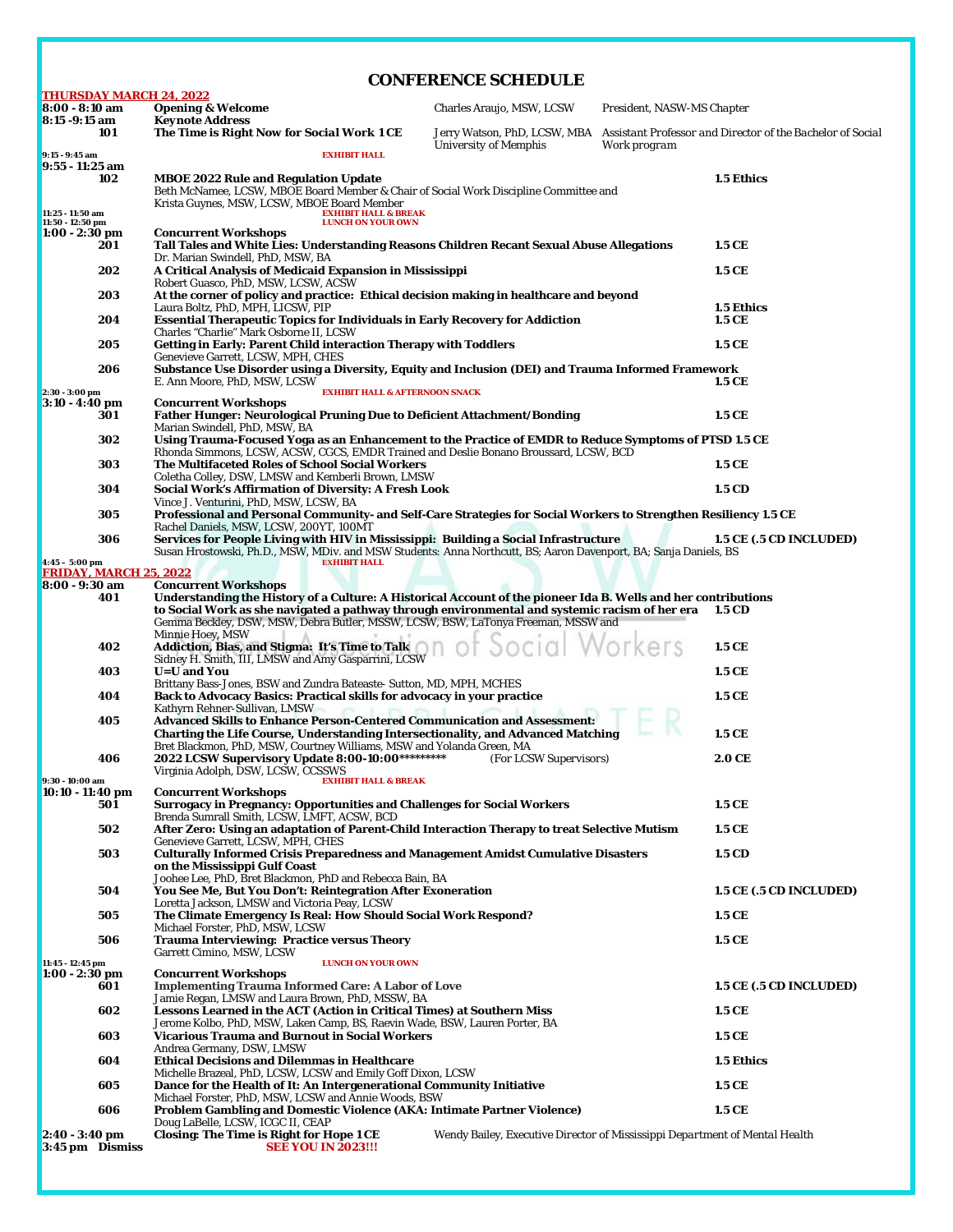#### **REGISTRATION FORM**

|                                                                  |                                                                                                                                                                                                                                                                                                                                                                                                                                                                                                                                                                                                                                                                                                                                                                                                                                                                                                                              | ONLINE REGISTRATION: https://www.eventbrite.com/e/2022-nasw-ms-chapter-conference-gala-tickets-256173751587                                                                                                                     |  |  |
|------------------------------------------------------------------|------------------------------------------------------------------------------------------------------------------------------------------------------------------------------------------------------------------------------------------------------------------------------------------------------------------------------------------------------------------------------------------------------------------------------------------------------------------------------------------------------------------------------------------------------------------------------------------------------------------------------------------------------------------------------------------------------------------------------------------------------------------------------------------------------------------------------------------------------------------------------------------------------------------------------|---------------------------------------------------------------------------------------------------------------------------------------------------------------------------------------------------------------------------------|--|--|
| Name:                                                            |                                                                                                                                                                                                                                                                                                                                                                                                                                                                                                                                                                                                                                                                                                                                                                                                                                                                                                                              |                                                                                                                                                                                                                                 |  |  |
| <b>Agency:</b>                                                   |                                                                                                                                                                                                                                                                                                                                                                                                                                                                                                                                                                                                                                                                                                                                                                                                                                                                                                                              |                                                                                                                                                                                                                                 |  |  |
| <b>Address:</b>                                                  |                                                                                                                                                                                                                                                                                                                                                                                                                                                                                                                                                                                                                                                                                                                                                                                                                                                                                                                              |                                                                                                                                                                                                                                 |  |  |
| City:                                                            |                                                                                                                                                                                                                                                                                                                                                                                                                                                                                                                                                                                                                                                                                                                                                                                                                                                                                                                              | State: ____________ Zip Code: _________                                                                                                                                                                                         |  |  |
|                                                                  |                                                                                                                                                                                                                                                                                                                                                                                                                                                                                                                                                                                                                                                                                                                                                                                                                                                                                                                              |                                                                                                                                                                                                                                 |  |  |
|                                                                  |                                                                                                                                                                                                                                                                                                                                                                                                                                                                                                                                                                                                                                                                                                                                                                                                                                                                                                                              |                                                                                                                                                                                                                                 |  |  |
| <b>Please select a category:</b>                                 |                                                                                                                                                                                                                                                                                                                                                                                                                                                                                                                                                                                                                                                                                                                                                                                                                                                                                                                              | <b>Rates:</b>                                                                                                                                                                                                                   |  |  |
| <b>Professional Rates:</b>                                       |                                                                                                                                                                                                                                                                                                                                                                                                                                                                                                                                                                                                                                                                                                                                                                                                                                                                                                                              |                                                                                                                                                                                                                                 |  |  |
|                                                                  |                                                                                                                                                                                                                                                                                                                                                                                                                                                                                                                                                                                                                                                                                                                                                                                                                                                                                                                              | $\frac{1}{2}$ \$ 230                                                                                                                                                                                                            |  |  |
| Non-Member                                                       |                                                                                                                                                                                                                                                                                                                                                                                                                                                                                                                                                                                                                                                                                                                                                                                                                                                                                                                              | $\frac{1}{2}$ \$ 300                                                                                                                                                                                                            |  |  |
| <b>Presenter Rates:</b>                                          |                                                                                                                                                                                                                                                                                                                                                                                                                                                                                                                                                                                                                                                                                                                                                                                                                                                                                                                              |                                                                                                                                                                                                                                 |  |  |
| <b>Presenter-Workshop Primary-NASW Member</b><br>S <sub>55</sub> |                                                                                                                                                                                                                                                                                                                                                                                                                                                                                                                                                                                                                                                                                                                                                                                                                                                                                                                              |                                                                                                                                                                                                                                 |  |  |
| Presenter-Workshop Primary-Non-member<br>$\sqrt{S}95$            |                                                                                                                                                                                                                                                                                                                                                                                                                                                                                                                                                                                                                                                                                                                                                                                                                                                                                                                              |                                                                                                                                                                                                                                 |  |  |
| <b>Student Rates:</b>                                            |                                                                                                                                                                                                                                                                                                                                                                                                                                                                                                                                                                                                                                                                                                                                                                                                                                                                                                                              |                                                                                                                                                                                                                                 |  |  |
| Student NASW Member [#nal Association of Social Works 40         |                                                                                                                                                                                                                                                                                                                                                                                                                                                                                                                                                                                                                                                                                                                                                                                                                                                                                                                              |                                                                                                                                                                                                                                 |  |  |
| <b>Student Non-member</b>                                        |                                                                                                                                                                                                                                                                                                                                                                                                                                                                                                                                                                                                                                                                                                                                                                                                                                                                                                                              | S <sub>65</sub>                                                                                                                                                                                                                 |  |  |
| <b>Check Payments:</b>                                           | additional bank processing charges.                                                                                                                                                                                                                                                                                                                                                                                                                                                                                                                                                                                                                                                                                                                                                                                                                                                                                          | All checks must be received by March 18, 2022. Make checks payable to <b>NASW-MS</b> . Please mail checks and<br>completed registration form to <b>P.O. 5599, Pearl, MS 39288</b> . Returned checks will cost the \$35 plus any |  |  |
| <b>Online Payments:</b>                                          |                                                                                                                                                                                                                                                                                                                                                                                                                                                                                                                                                                                                                                                                                                                                                                                                                                                                                                                              | Online registration will remain open until March 21, 2022. ALL CONFIRMATIONS/RECEIPTS<br>WILL BE EMAILED AT THE TIME OF REGISTRATION. Please keep a copy for personal records.                                                  |  |  |
| <b>Refund Policy:</b>                                            | A written request for a refund must be submitted to the NASW MS Chapter, postmarked by March 18, 2022. A<br>\$100.00 processing fee will be withheld from your refund. Refunds will be processed 30 days following the close<br>of the conference. Substitute attendees are allowed with advance written notice by the original registrant/agency<br>to the Chapter. No requests for refunds will be considered after March 18, 2022. ALL FUNDS MAY BE<br><b>CREDITED TOWARD FUTURE EVENTS.</b>                                                                                                                                                                                                                                                                                                                                                                                                                              |                                                                                                                                                                                                                                 |  |  |
| <b>Permissions:</b>                                              | Please initial here ___________ giving NASW-MS permission to email and/or text you about upcoming NASW-<br>MS advocacy, community, and educational events.                                                                                                                                                                                                                                                                                                                                                                                                                                                                                                                                                                                                                                                                                                                                                                   |                                                                                                                                                                                                                                 |  |  |
| Covid-19 Waiver:                                                 | I acknowledge the contagious and evolving nature of COVID-19 and voluntarily assume the risk that I may be exposed to the<br>virus at the Event and become infected as a result. I accept sole responsibility for any potential illness or other harm to mysel<br>(and any associated expense) related to contracting the virus while attending the Event. I hereby release, covenant not to sue,<br>discharge, and hold harmless NASW, its employees, agents, and representatives from all liability of any kind related to COVID-<br>19. I will comply with all COVID-related policies that may be implemented by NASW and the Venue. This includes, but is not<br>limited to, mask-wearing and social distancing requirements and restrictions on certain activities that carry higher COVID-19<br>related risk. I HAVE CAREFULLY READ AND FULLY UNDERSTAND ALL PROVISIONS OF THIS WAIVER, AND<br>I CONSENT TO ITS TERMS. |                                                                                                                                                                                                                                 |  |  |
|                                                                  |                                                                                                                                                                                                                                                                                                                                                                                                                                                                                                                                                                                                                                                                                                                                                                                                                                                                                                                              |                                                                                                                                                                                                                                 |  |  |
|                                                                  |                                                                                                                                                                                                                                                                                                                                                                                                                                                                                                                                                                                                                                                                                                                                                                                                                                                                                                                              |                                                                                                                                                                                                                                 |  |  |